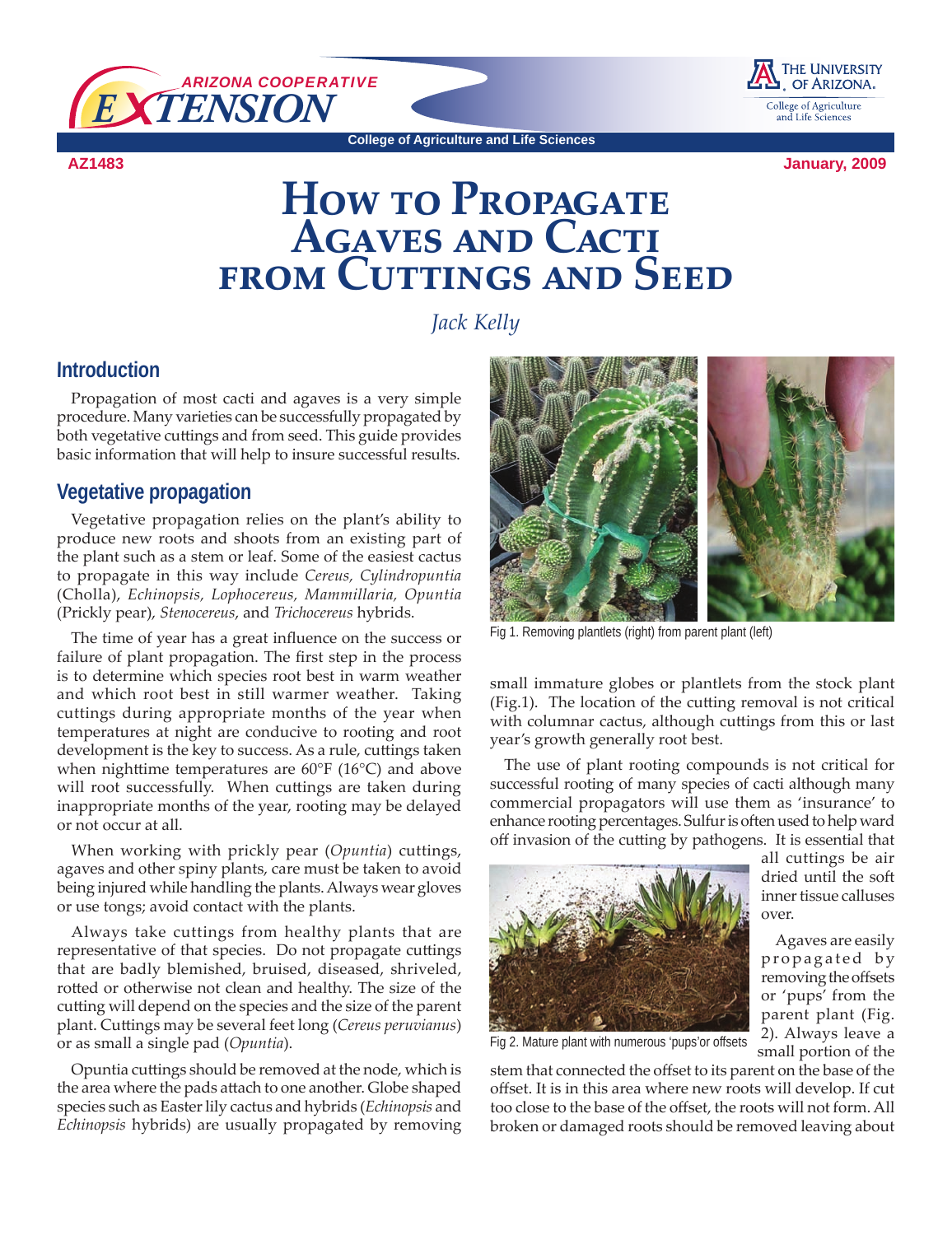





Fig 5. Rooted offset after 4 weeks

Fig 6. Bulbils on flower stalk of *A. murpheyi*

¼ inch (0.05cm) of the roots on the offset (Fig. 3). Since most of the root mass has been removed, planting the cuttings is as simple as gently pushing the agave off set into the prepared rooting medium (Fig. 4). The plant will re-initiate a new set of roots after planting in warm soil (Fig. 5).

Agave offsets can be planted directly into 1-gallon (3.8 L) containers. Once rooted, the offsets will start growing and a regular regime of fertilizing (with a soluble fertilizer) can begin. The young plants can remain in a 1-gallon container for a year without needing to be transplanted.

 Some species of agaves produce miniature plantlets on the flower stalk (Fig. 6). These plants can be removed and individually potted up as with offsets. Roots will typically appear in 2 to 3 weeks.

# **Cactus is easily propagated**

The following is a step-by-step procedure for rooting cacti from cuttings:



Fig 7. Cutting being removed. Note slanted cut

First, remove the cutting from the parent plant by cutting the stem with a sharp knife. A serrated knife works well this procedure. The knife should be cleaned using a 10% bleach solution after making several cuts. This will help in limiting the occurrence of bacterial diseases.

Make the cut on pad cactus at the joint between pads. With columnar cacti, the cut can be made anywhere along the stem but should be made at a 45 degree angle (Fig. 7). This is to protect the



Fig 8. Cutting dipped in dusting sulfur (optional)

parent plant. A slanted cut leaves less chance of water collecting and standing in the wounded area. Square off the base of the cutting, dust with sulfur and/or rooting compounds (Fig. 8) and let air dry until the cut is callused over. If this step is not taken, the cutting may rot and have to be discarded. It may take up to several months to assure that the base of the cutting is fully callused (Fig. 9). The callus formed will protect the plant from most soil-borne diseases.



Fig 9. Fresh cutting (left) and callused cutting that has air dried (right)

Most cactus species are propagated during August— October when nighttime temperatures are 60° F (16° C) or above and soil temperatures are warm and conducive to rooting.

After the callus has formed, fill the containers with prepared propagation mix. The following soil mix is an appropriate medium for both seed and cuttings. Although there are many mixes used, most contain 50% pumice or perlite and 50% peat or compost. Although the mix may vary from one grower to the next, the ideal mix should have half organic matter and half inorganic material. The inorganic material will provide adequate aeration and drainage which is essential for rooting. Do not use animal manures in the mix as these may be a source of salt or other rooting inhibitors.

Cuttings should be placed deeply enough in the container so the cuttings will not fall over. Covering about  $\frac{1}{3}$  to  $\frac{1}{2}$  of the base of the cactus pad will provide this stability. Columnar cacti may need to be planted more deeply to achieve this goal. Irrigate the cuttings when the soil is slightly damp, and keep them in a bright area.

Light levels are important. The dappled shade of a tree will often provide a great location for rooting to occur. Cuttings placed in low such as under densely foliated trees will lead to thinning of the diameter of the cutting. The thinning of the diameter of the cutting will not totally disappear over time. Some species such as *Cereus peruvianus, Lophocereus, Pachycereus* and *Stenocereus* may be rooted in direct sunlight. With most species, rooting should occur within 4 - 6 weeks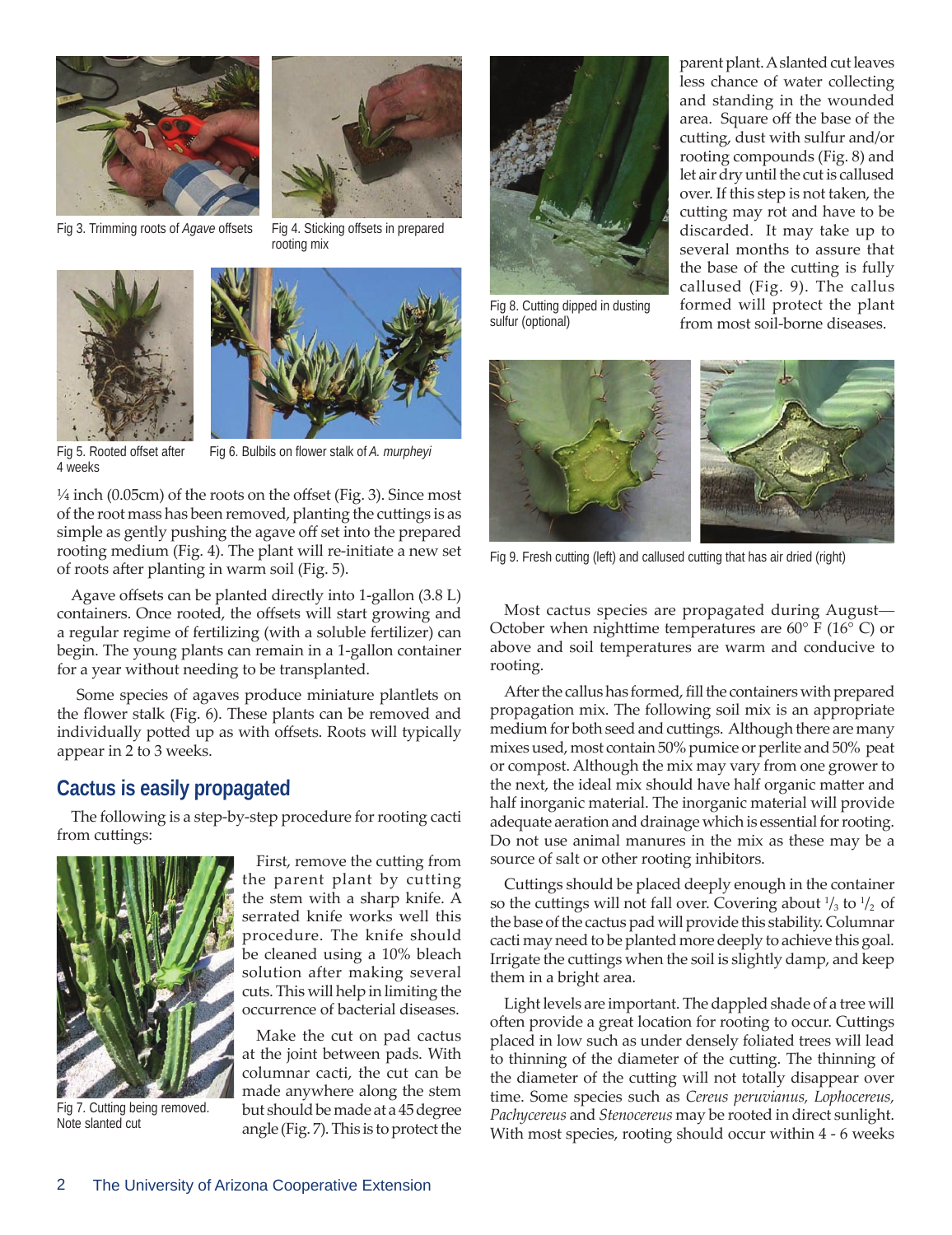in summer. For some species such as organ pipe cactus (*Stenocereus thurberi*), rooting may take several months.

Once the cuttings are rooted, the growing tip will show signs of new growth. At this time that the cuttings are becoming 'plump' indicating that roots have formed and that water and nutrient uptake has occurred. Cuttings may be grown in 1 or 2 gallon (3.8–7.6 L) containers for up to a year without requiring transplanting.

## **Seed Propagation**

Growing cacti and agaves from seed is an easy, economical way to build up large numbers of plants. It is also an opportunity to find a seedling that shows unique or unusual characteristics from the mother plant.

Always start with fresh, clean seed. The seed should be sown in shallow wide containers in a soil mix that assures good drainage, provides air and some organic matter to hold nutrients and moisture. Mixes that typically contain 50% inorganic material such as perlite or pumice are excellent. The other half of the mix should be either sphagnum peat or well composted organic material. Avoid animal manures as these may inhibit seedling establishment. Nighttime temperatures of 65°–70°F (18°–21°C) are conducive to good germination and growth.

> Spread cactus seed evenly over the surface of the pot and very lightly cover with coarse sand to avoid covering the cactus seed too deeply. Place the container in a waterproof tray and fill with water up to  $\frac{1}{2}$  the height of the container and allow water to wet the medium from the bottom of the container (Fig. 10). With the larger agave seed, this covering material may be pumice or perlite (Fig. 11). Because agave seed is larger than cactus seed, overhead watering is not detrimental. Place



Fig 10. Irrigating newly sown cactus seed



Fig 11. Agave seed scattered on prepared medium

the seeded pot in a bright warm outdoor location but not in direct sunlight.

To avoid 'damping off' problems during germination, sterilized medium will greatly reduce occurrence of this problem. Propagation medium can sterilized by placing it in a kitchen oven at 350°F (176.7°C) for 30 minutes. A covering of plastic wrap or a plastic bag over the container will help retain moisture during the critical germination period.



Fig 12. Agave seed germinating after two weeks



Fig 13. Cactus seedlings move to a 'clump' flat



Fig 14. Cactus seedling transplanted into individual pots



Fig 15. Agave seedling ready for transplanting into individual pots

small individual pots (Fig 15). Typically, 2¼ inch (5.7 cm) diameter pots are used for this purpose.

Small amounts of condensation that may form on the plastic wrap are not harmful to germination. The seed should germinate in two to three weeks depending on the species (Fig. 12). After germination, gradually reduce the humidity in the seed container by lifting the sides the plastic wrap. After a period of a few days, remove the plastic cover and carefully monitor soil moisture.

Once the seed has germinated, proper soil moisture is essential. A mist nozzle attached to a garden hose works well for this purpose. Do not permit the soil to either totally dry out or remain waterlogged. Also, don't flood or soak the seedlings as this may lead to loss of seedlings by displacement or by disease.

When the cactus seedlings are about  $\frac{1}{2}$  inch (1.27 cm) in diameter, they can be transplanted into either clumps (Fig 13) in a flat or individual pots. Once they reach 1 inch (2.54 cm) in diameter they may be separated and potted individually (Fig 14).

Agave seedlings are easier to handle and less subject to seedling diseases than cactus. Once they develop two or three true leaves, they can be transplanted into